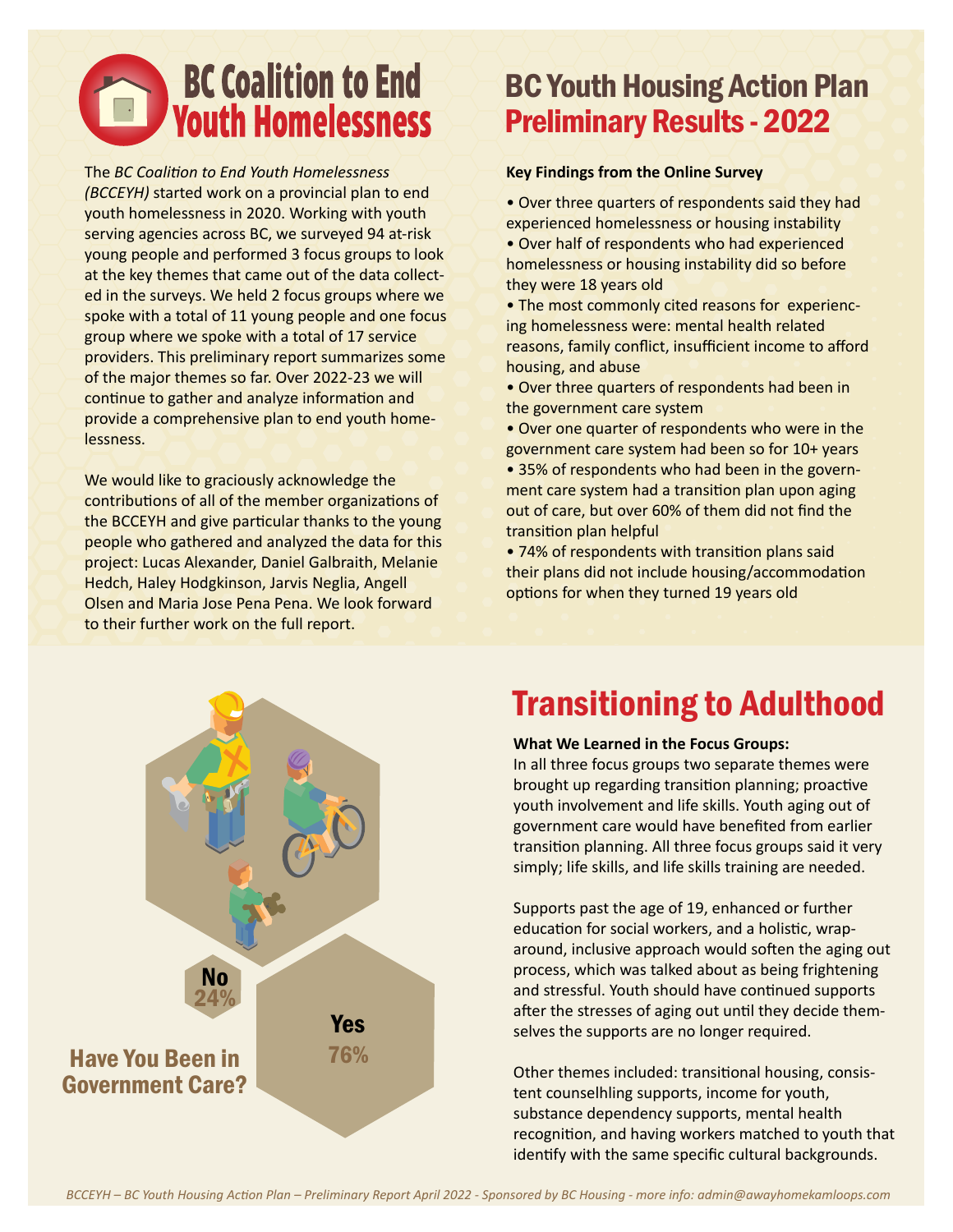## Mental Health

#### **What We Learned in the Focus Groups:**

Mental health was an important aspect of all of the focus groups, two specific themes showed up across all three focus groups: the importance of peer support and lower barriers.



## **Housing**

#### **What We Learned in the Focus Groups:**

Housing quality was by far the biggest take away from all three focus groups. Safety and comfortability, with better check ins and supervision of the conditions were discussed. Just being in any housing isn't good enough. Putting youth together from wildly different backgrounds can be detrimental, and it is inappropriate to have youth living with older adults.

Youth worker relationships, ongoing support after being housed, pet friendly housing, optional social events, tenant rights education and protection, youth specific resources, low barrier housing, housing affordability, and housing accessibility are all topics of concern.

### With Housing: **Without Housing:** 100%

8% **Helpful** 

### Helpfulness of Transition Plan

Youth would be better able to navigate the challenges of mental health support with a peer, rather than doing it alone. Supports would be more accessible with no pre-requisites, and no waiting periods.

Youth voices asked for safe, confidential, independent mental health support, with a focus on access to preventative services before crisis, and no waiting periods. Mental health education, efforts to break down stigma, and in many cases, catered healing for Indigenous youth, with safe cultural reconnection is needed.

Supporting conversations with the family and an option to facilitate familial reconnection would assist in a complete healing cycle.

Consistent/continued support after getting housing is also key, along with close connections to service workers, ongoing transition workers for youth, enough resources for workers to build long-term relationships with youth, and workers who are independent of the ministry, (but closely coordinated). Insufficient resources for MCFD workers were of great concern.

Education of youth's legal housing rights, accountability for landlords, and better tenant protection are required. Landlord accountability mechanisms and housing advocates for youth are missing. Meaningful, low barrier housing should be a right that includes: abundance, variety, accessibility, subsidized affordability for minors, and support for youth who require a harm reduction environment absent of discrimination.

Ongoing evaluation is needed along with changes to policies to prioritize youth's needs over organizations. The gap between policy design and implementation needs to be closed. There needs to be flexible and consistent policies to create opportunities for service providers to coordinate, advocate, and translate their experiences with policymakers. Ultimately, providing solutions to insufficient supportive housing stock for youth, and ongoing and consistent funding for organizations.